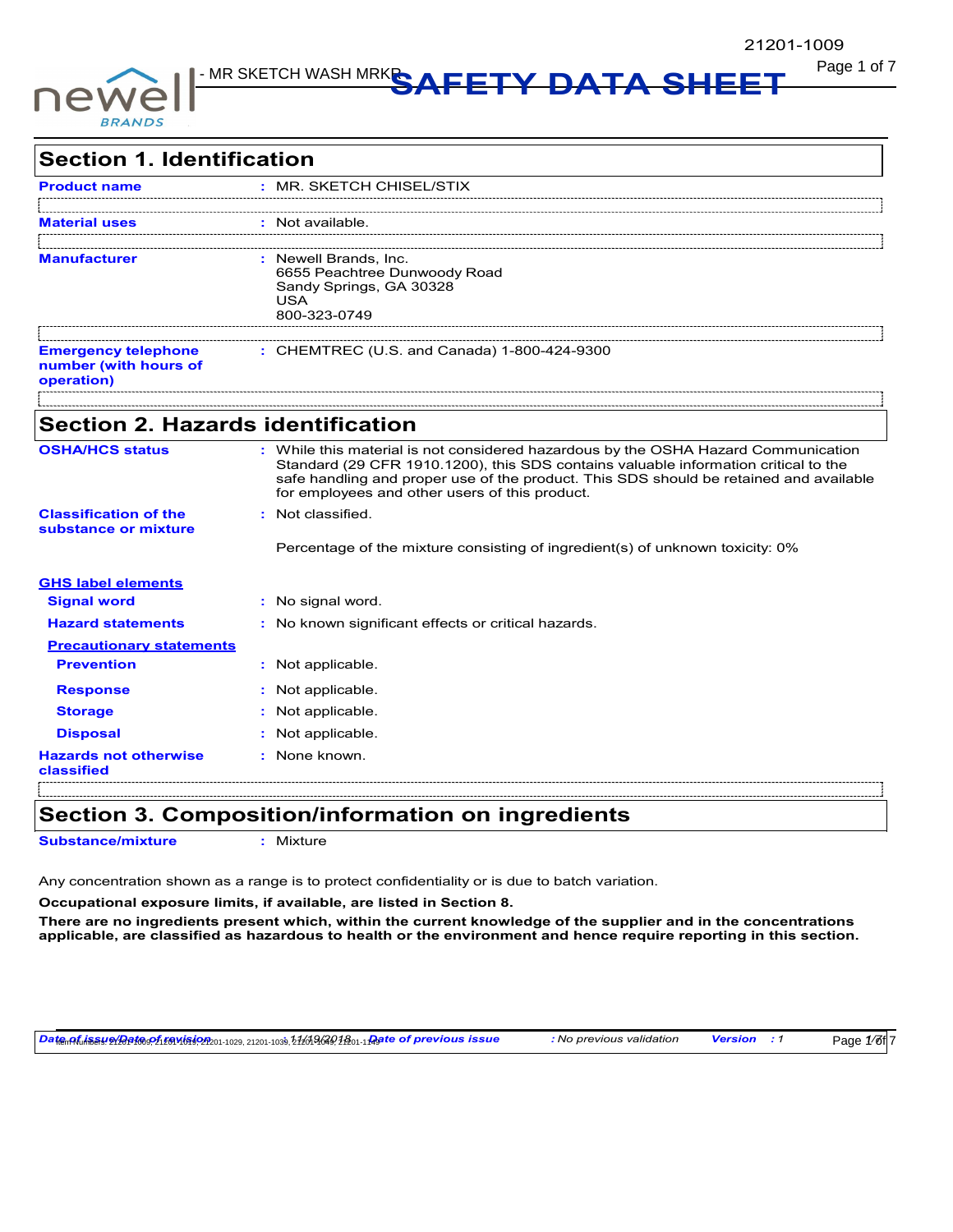# **Section 4. First aid measures**

#### Do not induce vomiting unless directed to do so by medical personnel. Get medical attention if adverse health effects persist or are severe. **:** Immediately flush eyes with plenty of water, occasionally lifting the upper and lower eyelids. Check for and remove any contact lenses. Get medical attention if irritation occurs. Flush contaminated skin with plenty of water. Remove contaminated clothing and **:** shoes. Get medical attention if symptoms occur. Get medical attention if symptoms occur. **: Eye contact Skin contact Inhalation Ingestion : Description of necessary first aid measures**

## **Most important symptoms/effects, acute and delayed**

## **Potential acute health effects**

| <b>Eve contact</b>                  | : No known significant effects or critical hazards. |
|-------------------------------------|-----------------------------------------------------|
| <b>Inhalation</b>                   | : No known significant effects or critical hazards. |
| <b>Skin contact</b>                 | : No known significant effects or critical hazards. |
| <b>Ingestion</b>                    | : No known significant effects or critical hazards. |
| <b>Over-exposure signs/symptoms</b> |                                                     |
| <b>Eye contact</b>                  | : No specific data.                                 |
| <b>Inhalation</b>                   | : No specific data.                                 |
| <b>Skin contact</b>                 | : No specific data.                                 |
| <b>Ingestion</b>                    | : No specific data.                                 |
|                                     |                                                     |

### **Indication of immediate medical attention and special treatment needed, if necessary**

| <b>Notes to physician</b>         | : Treat symptomatically. Contact poison treatment specialist immediately if large<br>quantities have been ingested or inhaled. |
|-----------------------------------|--------------------------------------------------------------------------------------------------------------------------------|
| <b>Specific treatments</b>        | : No specific treatment.                                                                                                       |
| <b>Protection of first-aiders</b> | No action shall be taken involving any personal risk or without suitable training.                                             |

## **See toxicological information (Section 11)**

## **Section 5. Fire-fighting measures**

| <b>Extinguishing media</b>                               |                                                                                                                                                                                                     |
|----------------------------------------------------------|-----------------------------------------------------------------------------------------------------------------------------------------------------------------------------------------------------|
| <b>Suitable extinguishing</b><br>media                   | : Use an extinguishing agent suitable for the surrounding fire.                                                                                                                                     |
| Unsuitable extinguishing<br>media                        | : None known.                                                                                                                                                                                       |
| <b>Specific hazards arising</b><br>from the chemical     | : In a fire or if heated, a pressure increase will occur and the container may burst.                                                                                                               |
| <b>Hazardous thermal</b><br>decomposition products       | : No specific data.                                                                                                                                                                                 |
| <b>Special protective actions</b><br>for fire-fighters   | : Promptly isolate the scene by removing all persons from the vicinity of the incident if<br>there is a fire. No action shall be taken involving any personal risk or without suitable<br>training. |
| <b>Special protective</b><br>equipment for fire-fighters | Fire-fighters should wear appropriate protective equipment and self-contained breathing<br>apparatus (SCBA) with a full face-piece operated in positive pressure mode.                              |

Date multinesundertoghtering the state of previous issue : No previous validation Version : 1

Page 2<sup>/</sup>6f 7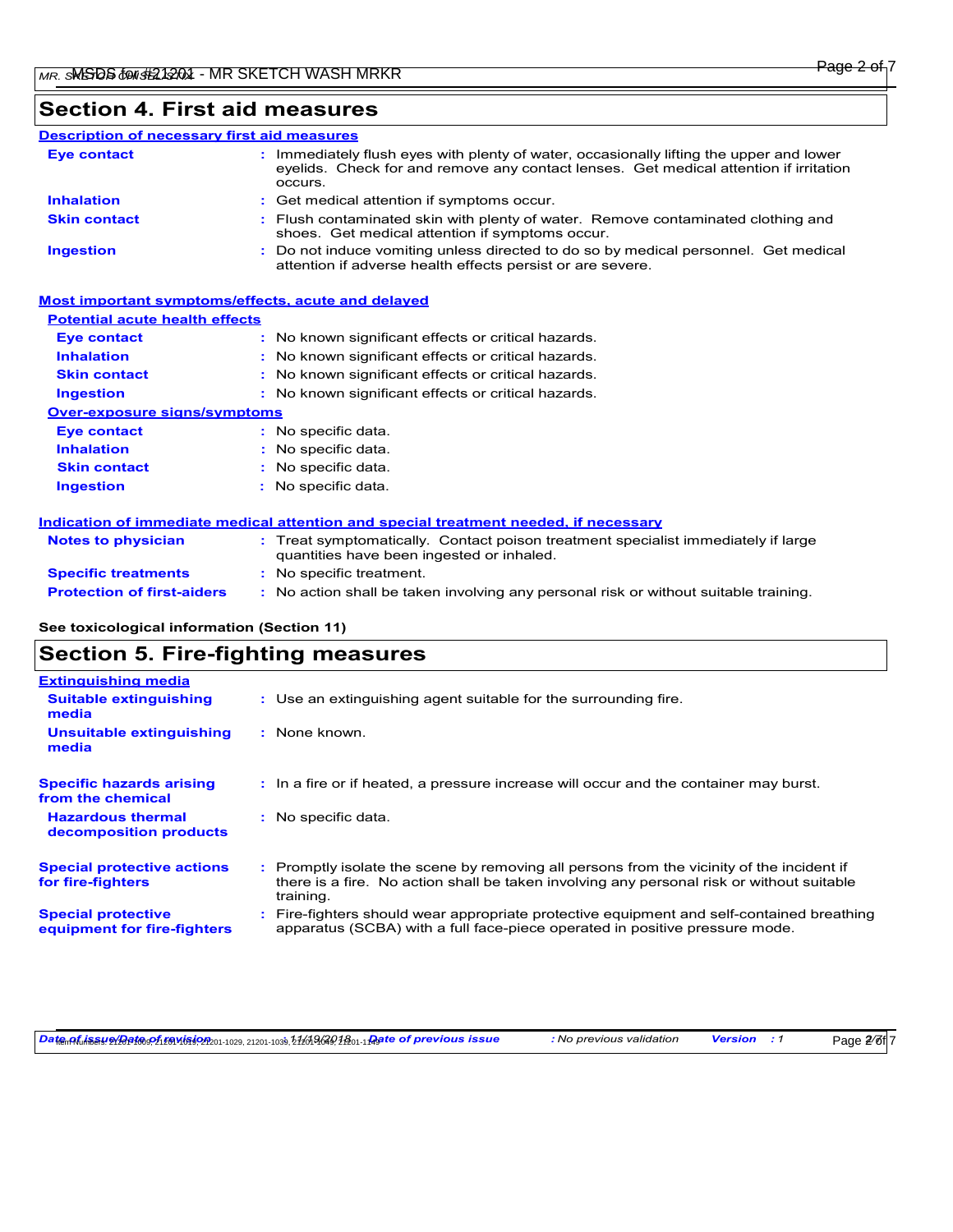# **Section 6. Accidental release measures**

|                                                       | <b>Personal precautions, protective equipment and emergency procedures</b>     |
|-------------------------------------------------------|--------------------------------------------------------------------------------|
| For non-emergency<br>personnel                        | : No special measures are required.                                            |
|                                                       | <b>For emergency responders :</b> No special measures are required.            |
| <b>Environmental precautions</b>                      | : No special measures are required.                                            |
| Methods and materials for containment and cleaning up |                                                                                |
| <b>Small spill</b>                                    | : Dispose of according to all federal, state and local applicable regulations. |
| <b>Large spill</b>                                    | : Dispose of according to all federal, state and local applicable regulations. |
| Section 7. Handling and storage                       |                                                                                |
| <b>Precautions for safe handling</b>                  |                                                                                |

| <u>, recautions ior sale handing</u>             |                                                                                                 |
|--------------------------------------------------|-------------------------------------------------------------------------------------------------|
| <b>Protective measures</b>                       | : Do not ingest. Avoid contact with eyes, skin and clothing. Wash thoroughly after<br>handling. |
| <b>Advice on general</b><br>occupational hygiene | : Not applicable                                                                                |

#### **Conditions for safe storage, : Not applicable including any incompatibilities**

# **Section 8. Exposure controls/personal protection**

| <b>Control parameters</b>                  |                                                                                                         |
|--------------------------------------------|---------------------------------------------------------------------------------------------------------|
| <b>Occupational exposure limits</b>        |                                                                                                         |
| None.                                      |                                                                                                         |
|                                            |                                                                                                         |
| <b>Appropriate engineering</b><br>controls | : Good general ventilation should be sufficient to control worker exposure to airborne<br>contaminants. |
| <b>Environmental exposure</b><br>controls  | : Not applicable                                                                                        |
| <b>Individual protection measures</b>      |                                                                                                         |
| <b>Hygiene measures</b>                    | : Not applicable                                                                                        |
| <b>Eye/face protection</b>                 | : Not applicable                                                                                        |
| <b>Skin protection</b>                     |                                                                                                         |
| <b>Hand protection</b>                     | : Not applicable                                                                                        |

| $\cdots$                      |                  |
|-------------------------------|------------------|
| <b>Body protection</b>        | : Not applicable |
| <b>Other skin protection</b>  | : Not applicable |
| <b>Respiratory protection</b> | : Not applicable |

# **Section 9. Physical and chemical properties**

| рH<br><b>Melting point</b> | : Not available.<br>$:$ Not available. |
|----------------------------|----------------------------------------|
| <b>Odor threshold</b>      | $:$ Not available.                     |
| <b>Odor</b>                | $:$ Not available.                     |
| <b>Color</b>               | $:$ Not available.                     |
| <b>Physical state</b>      | $:$ Liquid.                            |

Date Minesun Mersion : 1

Page 3<sup>/</sup>6f 7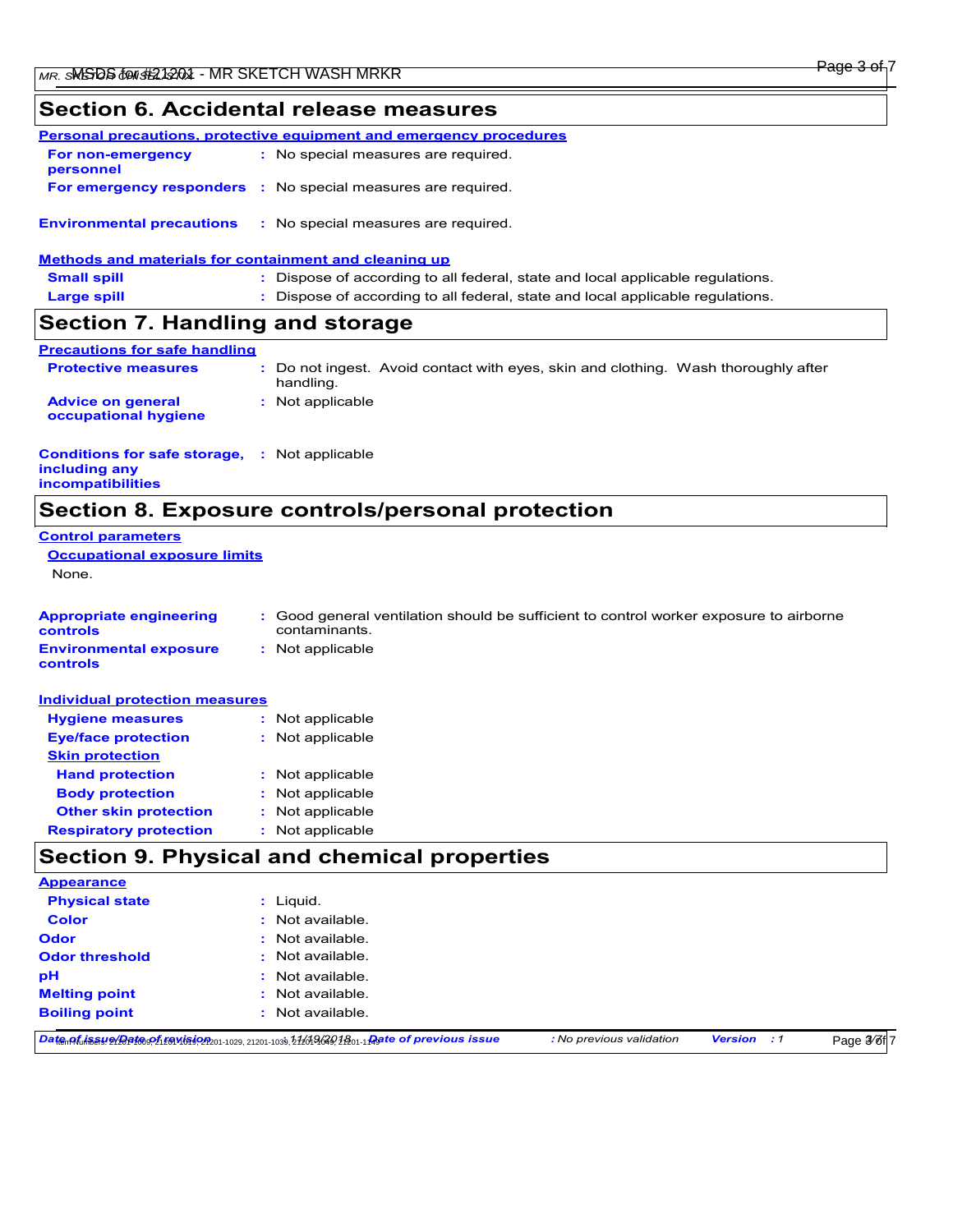# **Section 9. Physical and chemical properties**

| <b>Flash point</b>                                |   | Not available.  |
|---------------------------------------------------|---|-----------------|
| <b>Burning time</b>                               |   | Not applicable. |
| <b>Burning rate</b>                               |   | Not applicable. |
| <b>Evaporation rate</b>                           |   | Not available.  |
| <b>Flammability (solid, gas)</b>                  |   | Not available   |
| Lower and upper explosive<br>(flammable) limits   |   | Not available   |
| <b>Vapor pressure</b>                             | ÷ | Not available.  |
| <b>Vapor density</b>                              |   | Not available.  |
| <b>Relative density</b>                           |   | Not available   |
| <b>Solubility</b>                                 |   | Not available   |
| <b>Solubility in water</b>                        | ÷ | Not available.  |
| <b>Partition coefficient: n-</b><br>octanol/water |   | Not available   |
| <b>Auto-ignition temperature</b>                  | ÷ | Not available.  |
| <b>Decomposition temperature</b>                  | ÷ | Not available.  |
| <b>SADT</b>                                       | ٠ | Not available.  |
| <b>Viscosity</b>                                  | t | Not available.  |
| <b>Aerosol product</b>                            |   |                 |

| <b>Section 10. Stability and reactivity</b>  |                                                                                                           |  |
|----------------------------------------------|-----------------------------------------------------------------------------------------------------------|--|
| <b>Reactivity</b>                            | : No specific test data related to reactivity available for this product or its ingredients.              |  |
| <b>Chemical stability</b>                    | : The product is stable.                                                                                  |  |
| <b>Possibility of hazardous</b><br>reactions | : Under normal conditions of storage and use, hazardous reactions will not occur.                         |  |
| <b>Conditions to avoid</b>                   | : No specific data.                                                                                       |  |
| <b>Incompatible materials</b>                | : No specific data.                                                                                       |  |
| <b>Hazardous decomposition</b><br>products   | : Under normal conditions of storage and use, hazardous decomposition products should<br>not be produced. |  |

# **Section 11. Toxicological information**

## **Information on toxicological effects**

### **Acute toxicity**

No known significant effects or critical hazards.

### **Irritation/Corrosion**

No known significant effects or critical hazards.

### **Sensitization**

No known significant effects or critical hazards.

## **Mutagenicity**

No known significant effects or critical hazards.

## **Carcinogenicity**

No known significant effects or critical hazards.

## **Reproductive toxicity**

DatemAfulinesundBatesonfight@Afgothtoxy21201-1039,21201-1039,21201-1039,21201-1Agte of previous issue : No previous validation Version : 1

Page  $4/6f$  7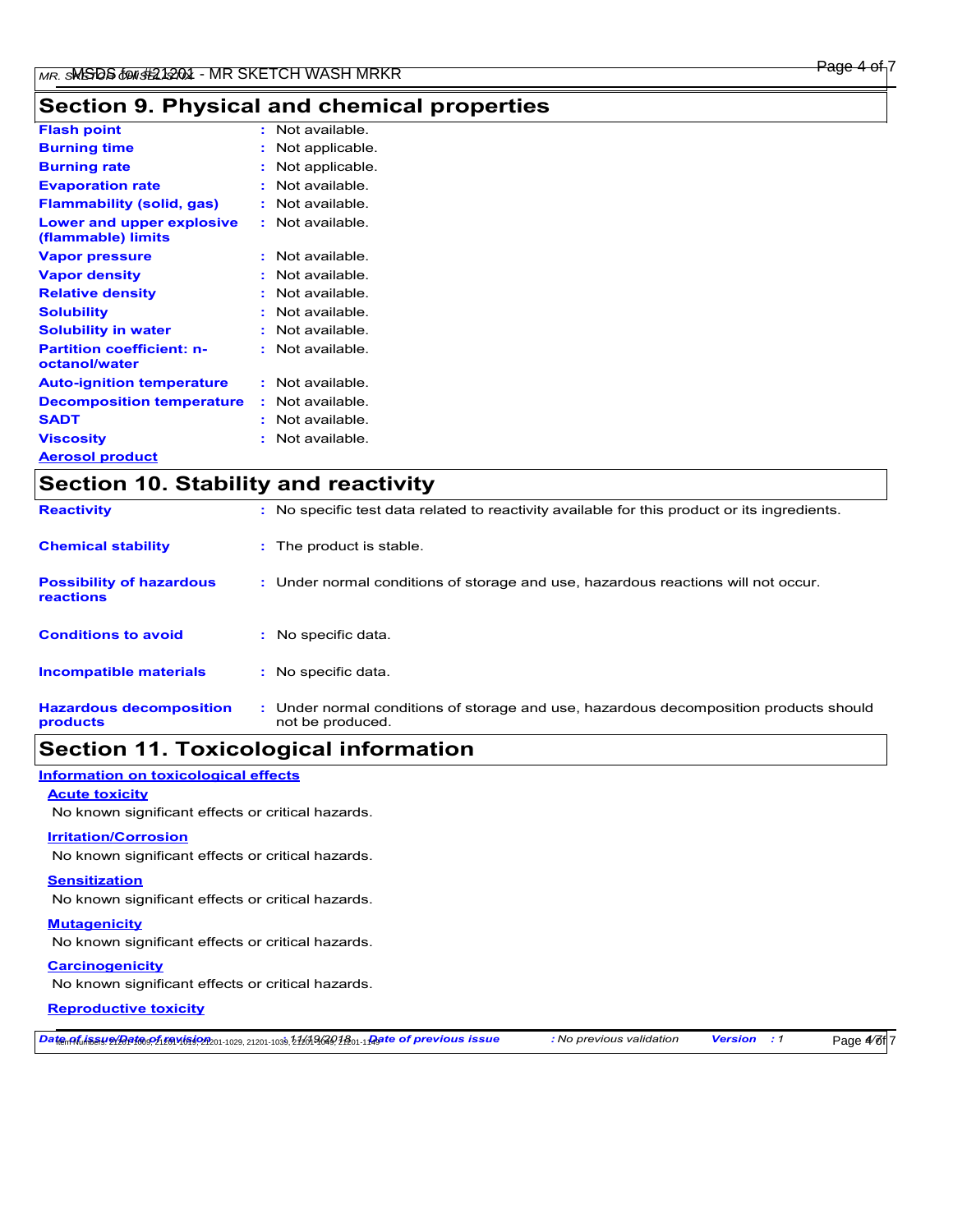## **Section 11. Toxicological information**

No known significant effects or critical hazards.

### **Teratogenicity**

No known significant effects or critical hazards.

**Specific target organ toxicity (single exposure)** No known significant effects or critical hazards.

**Specific target organ toxicity (repeated exposure)**

No known significant effects or critical hazards.

### **Aspiration hazard**

No known significant effects or critical hazards.

| Information on the likely | : Not available. |
|---------------------------|------------------|
| routes of exposure        |                  |

| <u>Delaved and immediate effects and also chronic effects from short and long term exposure </u> |  |  |  |
|--------------------------------------------------------------------------------------------------|--|--|--|
| <b>Short term exposure</b>                                                                       |  |  |  |

| <u>UNUR turin uadusuru</u>              |                                                     |  |  |  |
|-----------------------------------------|-----------------------------------------------------|--|--|--|
| <b>Potential immediate</b><br>effects   | : Not available.                                    |  |  |  |
| <b>Potential delayed effects</b>        | $:$ Not available.                                  |  |  |  |
| Long term exposure                      |                                                     |  |  |  |
| <b>Potential immediate</b><br>effects   | : Not available.                                    |  |  |  |
| <b>Potential delayed effects</b>        | $:$ Not available.                                  |  |  |  |
| <b>Potential chronic health effects</b> |                                                     |  |  |  |
| General                                 | : No known significant effects or critical hazards. |  |  |  |
| <b>Carcinogenicity</b>                  | : No known significant effects or critical hazards. |  |  |  |
| <b>Mutagenicity</b>                     | : No known significant effects or critical hazards. |  |  |  |
| <b>Teratogenicity</b>                   | : No known significant effects or critical hazards. |  |  |  |
| <b>Developmental effects</b>            | : No known significant effects or critical hazards. |  |  |  |
| <b>Fertility effects</b>                | : No known significant effects or critical hazards. |  |  |  |
|                                         |                                                     |  |  |  |

### **Numerical measures of toxicity**

**Acute toxicity estimates**

No known significant effects or critical hazards.

# **Section 12. Ecological information**

#### **Toxicity**

No known significant effects or critical hazards.

#### **Persistence and degradability**

No known significant effects or critical hazards.

#### **Bioaccumulative potential**

There are no data available on the mixture itself.

**Other adverse effects :** No known significant effects or critical hazards.

*Date of issue/Date of revision* Item Numbers: 21201-1009, 21201-1019, 21201-1029, 21201-1039, 21201-1049, 21201-1149 **:** *11/19/2018 Date of previous issue : No previous validation Version : 1*

Page 5<sup>/</sup>6f<sup>7</sup>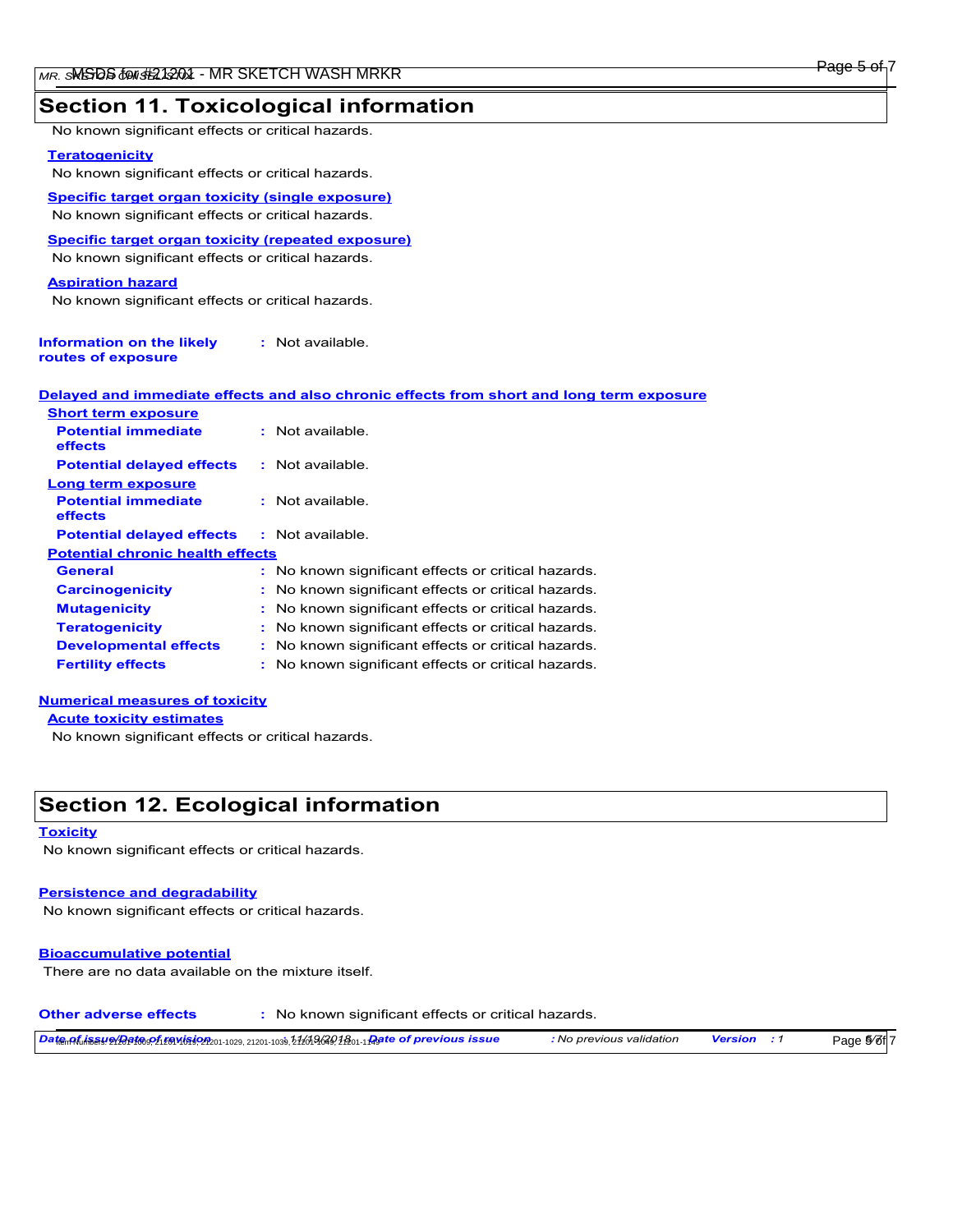# **Section 13. Disposal considerations**

The generation of waste should be avoided or minimized wherever possible. Disposal of this product, solutions and any by-products should at all times comply with the requirements of environmental protection and waste disposal legislation and any regional local authority requirements. Dispose of surplus and non-recyclable products via a licensed waste disposal contractor. Waste should not be disposed of untreated to the sewer unless fully compliant with the requirements of all authorities with jurisdiction. Waste packaging should be recycled. Incineration or landfill should only be considered when recycling is not feasible. This material and its container must be disposed of in a safe way. Empty containers or liners may retain some product residues. Avoid dispersal of spilled material and runoff and contact with soil, waterways, drains and sewers. **Disposal methods :**

# **Section 14. Transport information**

|                                         | <b>DOT</b><br><b>Classification</b> | <b>TDG</b><br><b>Classification</b> | <b>Mexico</b><br><b>Classification</b> | <b>IMDG</b>    | <b>IATA</b>    |
|-----------------------------------------|-------------------------------------|-------------------------------------|----------------------------------------|----------------|----------------|
| <b>UN number</b>                        | Not available.                      | Not available.                      | Not available.                         | Not available. | Not available. |
| <b>UN proper</b><br>shipping name       | Not available.                      | Not available.                      | Not available.                         | Not available. | Not available. |
| <b>Transport</b><br>hazard class(es)    | Not available.                      | Not available.                      | Not available.                         | Not available. | Not available. |
| <b>Packing group</b>                    | $\qquad \qquad$                     | $\overline{\phantom{0}}$            | $\overline{\phantom{0}}$               |                |                |
| <b>Environmental</b><br>hazards         | No.                                 | No.                                 | No.                                    | No.            | No.            |
| <b>Additional</b><br><i>information</i> |                                     | -                                   | $\overline{\phantom{0}}$               |                |                |

Special precautions for user : Transport within user's premises: always transport in closed containers that are upright and secure. Ensure that persons transporting the product know what to do in the event of an accident or spillage.

# **Section 15. Regulatory information**

**U.S. Federal regulations : United States inventory (TSCA 8b)**: Not determined.

**SARA 311/312**

**Classification :** Not applicable.

**Composition/information on ingredients**

No products were found.

### **California Prop. 65**

This product does not contain Chemicals known to State of California to cause cancer, birth defects, or reproductive harm.

## **Canada WHMIS (Canada) Canadian lists Canadian NPRI CEPA Toxic substances :**

Not controlled under WHMIS (Canada). **:**

- None of the components are listed. **:**
- : None of the components are listed.
- **Canada inventory :** Not determined.

Date MinsungBat®ዎฏโช๊ดฟเหิง่ใจ 2 ละ 1029, 21201-1039, 21201-1039, 21201-1089, 2120-108 pare of previous issue : No previous validation Version : 1

Page <sup>6</sup>/6f 7